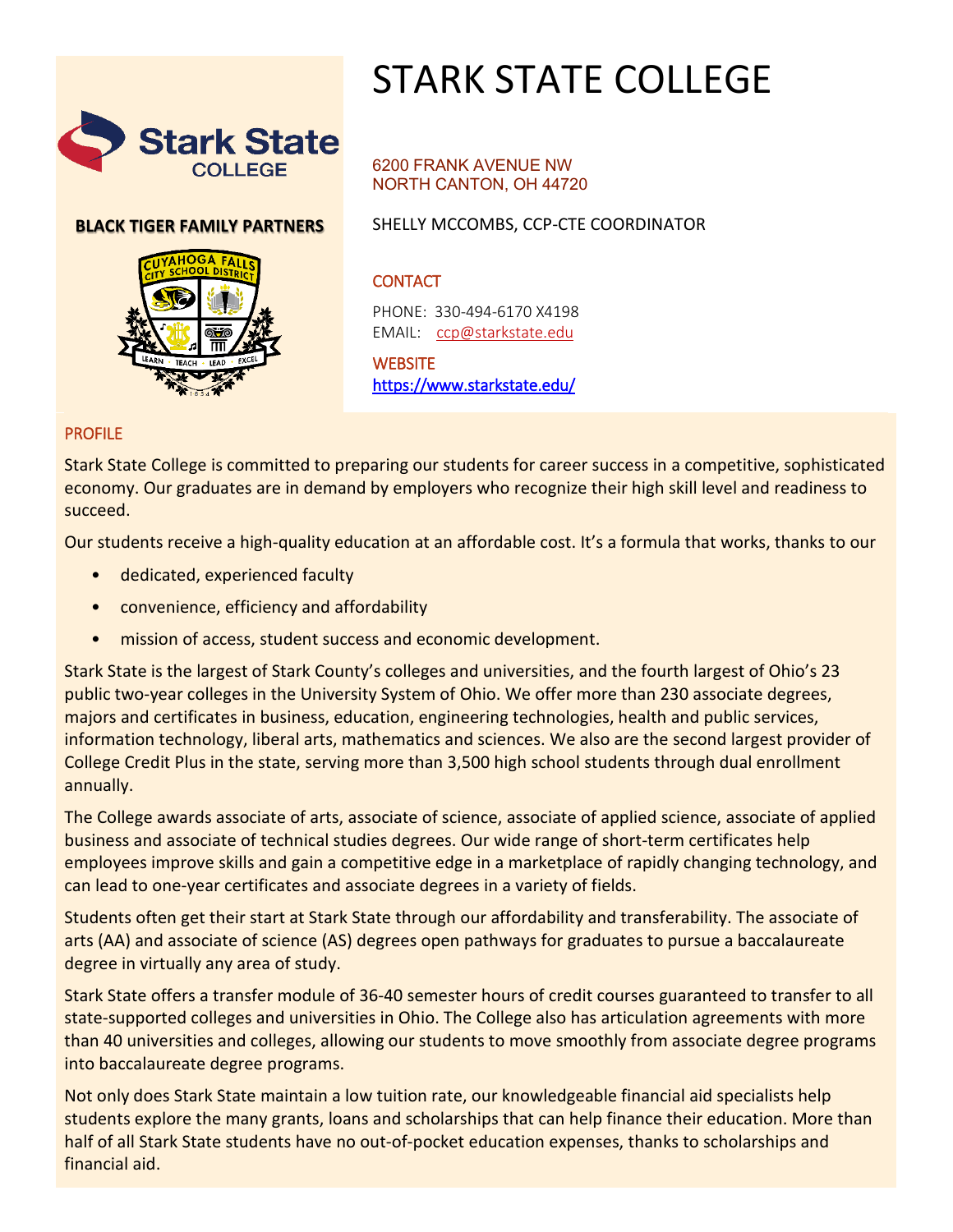Stark State College is committed to the academic and career success of all students as well as the growth and economic prosperity of the communities we serve. We work to ensure we are preparing students for the workforce needs of today and tomorrow, as well as ensuring employers have access to our skilled graduates for the in-demand jobs they are trying to fill.

As it pertains to students, the College offers a wide variety of education and support services to ensure our students get what they need to succeed. We offer:

- **Qualified, dedicated faculty and small class sizes.** Stark State classes are small and faculty are easy to reach.
- **Academic and Gateway advisors.** Our academic and Gateway advisors assist students with class schedules and other issues and are always willing to meet with a student for other assistance. Gateway Center specialists can assist with everything from financial aid to registration. Gateway is a "one-stop" center, where all your needs are met promptly, efficiently and with serving you as our No. 1 goal.
- **Career Services.** Career Services specialists can assist students with career exploration and information. From the website to our staff, this office helps students understand careers, make career choices and prepare for a chosen career. Career Services also connect students and graduates with employment opportunities, apprenticeships and internships with companies and organizations in the region.

Stark State offers a variety of other services, activities and involvement beyond the classroom, including a student counselor, game room activities, student organizations and more.

The College also works closely with business and industry to ensure that the programs we offer meet the needs of a developing workforce. Not only do our programs rely on the business acumen and advice of advisory committees made up of local business leaders, our workforce training helps employers find skilled workers and train current workers on- and offsite.

## CONTRIBUTIONS / EVENTS / SERVICES

Stark State College is the second largest provider of College Credit Plus in the state of Ohio. Students can graduate from college sooner by earning college and high school credit at the same time. The college credits you earn can be used to complete an associate of arts or associate of science degree at Stark State, which you can then transfer to any Ohio public university towards a bachelor's degree.

Support Services available for all students (CCP included):

- Admissions/Registration
- Financial Aid (FAFSA/Grants/Loans/Scholarships)
- Holistic Advising
- Career Services (Thursday & Friday only)
- Disability Support Services/ Military Services
- Tutoring (Science/Writing/Math/English Learners Lab)
- Testing Labs
- Host ESOL courses in conjunction with Project Learn
- -
- College Store (Amazon model)

Another College Credit Plus program that was started by Stark State College and that is being replicated across the state is *Learn to Earn.* Through this innovative program, High school students earn college credits and industry-recognized credentials that lead to high-demand jobs in Information Technology, Medical Coding, HVACR, Automotive, Welding, and more. Students get to interact with employer partners, prepare for a 12 point industry credential that meets the high school graduation requirements. Stark State also has secured